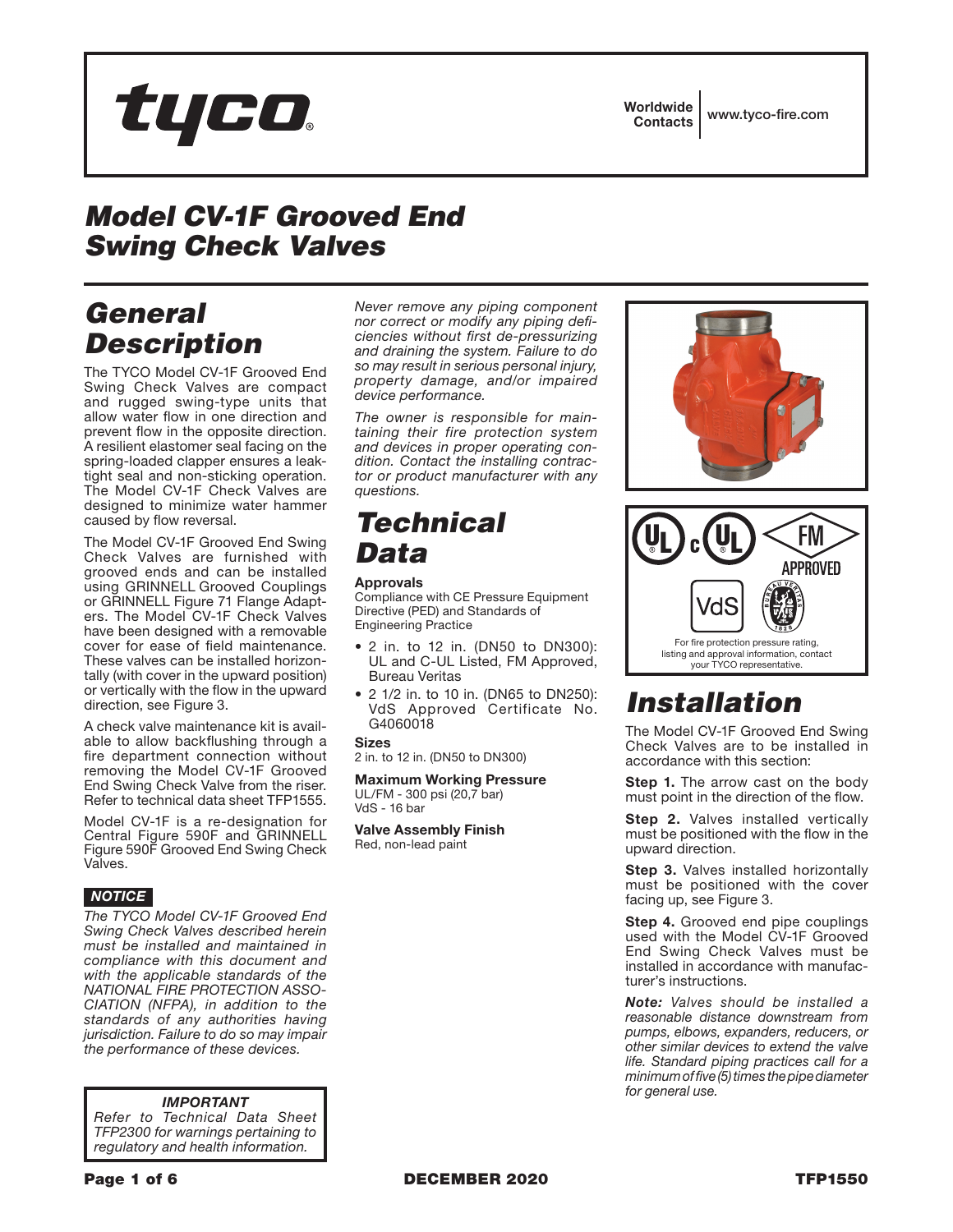#### Nominal Pipe Size Nominal Dimensions In. (mm) Cover Bolt **Torque** lb-ft (N·m) Approx. Weight Valve Size lb (kg) Pipe O.D. In. (DN) In. (mm) A | B | C | D | E | F | J  $\mathfrak{p}$  $(50)$ 2.37  $(60.3)$ 6.75  $(171.5)$ 1.96 (49.8) 1.96  $(49.8)$ 2.57  $(65.3)$ 3.25 (82.3) 4.75  $(120.7)$ 1.62 (41.5) 7  $(10)$ 9.0  $(4.5)$ 2 1/2 (65) 2.88 (73.0) 8.00 (203.2) 5.38 (136.7) 2.63 (66.7) 3.09 (78.5) 3.87 (98.3) 5.87 (149.1) 1.63 (41.7) 10  $(14)$ 10.0 (4.5) 76.1 mm (65) 3.00 (76.1) 8.00 (203.2) 5.38 (136.7) 2.63 (66.7) 3.09 (78.5) 3.87 (98.3) 5.87 (149.1) 1.63 (41.7) 10 (14) 10.0 (4.5) 3  $(80)$ 3.50 (88.9) 8.37 (212.6) 5.72  $(145.3)$ 2.81  $(71.4)$ 3.31 (84.1) 3.87 (98.3) 5.87  $(149.1)$ 1.63 (41.7) 10  $(14)$ 11.0 (5.0) 4 (100) 4.50 (114.3) 9.63 (244.6) 6.68 (169.7) 3.80 (96.5) 3.63 (92.2) 4.53 (115.4) 7.13 (181.1) 1.84 (46.7) 10 (14) 25.0 (11.3) 139.7 mm (125) 5.50 (139.7) 10.50 (266.7) 7.40 (188.0) 4.46 (113.3) 4.13 (104.9)  $4.90$ (124.5) 7.50 (190.5) 1.75 (44.5)  $10$ (14) 29.0 (13.2) 5 (125) 5.56  $(141.3)$ 10.50 (266.7) 7.40  $(188.0)$ 4.46 (113.3) 4.13  $(104.9)$ 4.90  $(124.5)$ 7.50 (190.5) 1.75  $(44.5)$ 10  $(14)$ 29.0  $(13.2)$ 165.1 mm (150) 6.50  $(165.1)$ 11.50 (292.1) 8.00 (203.2) 4.62  $(117.3)$ 4.50  $(114.3)$ 5.00 (127.0) 7.60  $(193.0)$ 1.85  $(47.0)$ 30  $(40)$ 47.0 (21.3) 6 (150) 6.63 (168.3) 11.50 (292.1)  $8.00$ (203.2) 4.62 (117.3) 4.50 (114.3) 5.00 (127,0) 7.60 (193,0) 1.85 (47.0)  $30$ (40)  $47.0$ (21.3) 8  $(200)$ 8.63 (219.1) 14.00 (355.6) 10.14 (257.8) 6.67 (169.4) 5.52  $(140.2)$ 5.46 (138.7) 8.46 (214.9) 2.13 (54.1) 50 (68) 66.0 (29.9) 10  $(250)$ 10.75 (273.1) 18.00 (457.2) 12.38  $(314.5)$ 8.62  $(218.9)$ 6.41  $(162.8)$ 7.50  $(190.5)$ 10.50 (266.7) 3.00 (76.2) 70  $(95)$ 109.7 (49.4)  $12$ (300) 12.75 (323.9) 21.00 (533.4) 14.28 (362.7) 9.93 (252.2) 7.27 (184.7) 7.62 (193.5)  $10.62$ (269.7) 2.75 (69.9)  $\overline{80}$ (108)  $151.0$ (68.0)  $\mathsf{B} \longrightarrow \mathsf{B} \longrightarrow \mathsf{B}$



### *MODEL CV-1F GROOVED END SWING CHECK VALVES NOMINAL DIMENSIONS*

# *Care and Maintenance*

The TYCO Model CV-1F Grooved End Swing Check Valves must be maintained and serviced in accordance with this section.

Before closing a fire protection system main control valve for maintenance work on the fire protection system that it controls, obtain permission to shut down the affected fire protection system from the proper authorities and notify all personnel who may be affected by this decision.

After placing a fire protection system in service, notify the proper authorities and advise those responsible for monitoring proprietary and/or central station alarms.

The owner is responsible for the inspection, testing, and maintenance of their fire protection system and devices in compliance with this document, as well as with the applicable standards of the NATIONAL FIRE PROTECTION ASSO-CIATION, such as NFPA 25, in addition to the standards of any authority having jurisdiction. Contact the installing contractor or product manufacturer with any questions. Any impairments must be immediately corrected.

Automatic sprinkler systems are recommended to be inspected, tested, and maintained by a qualified Inspection Service in accordance with local requirements and/or national codes.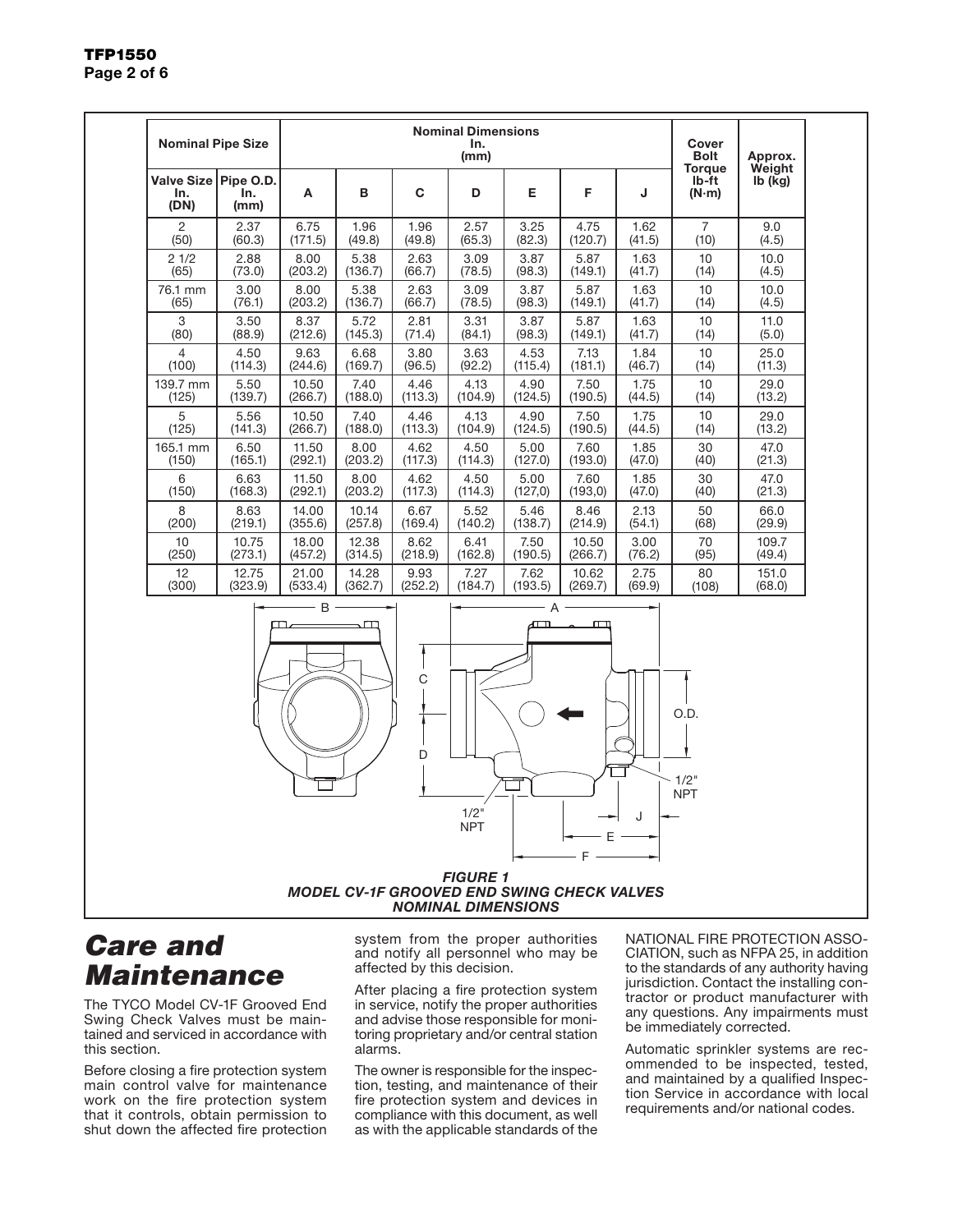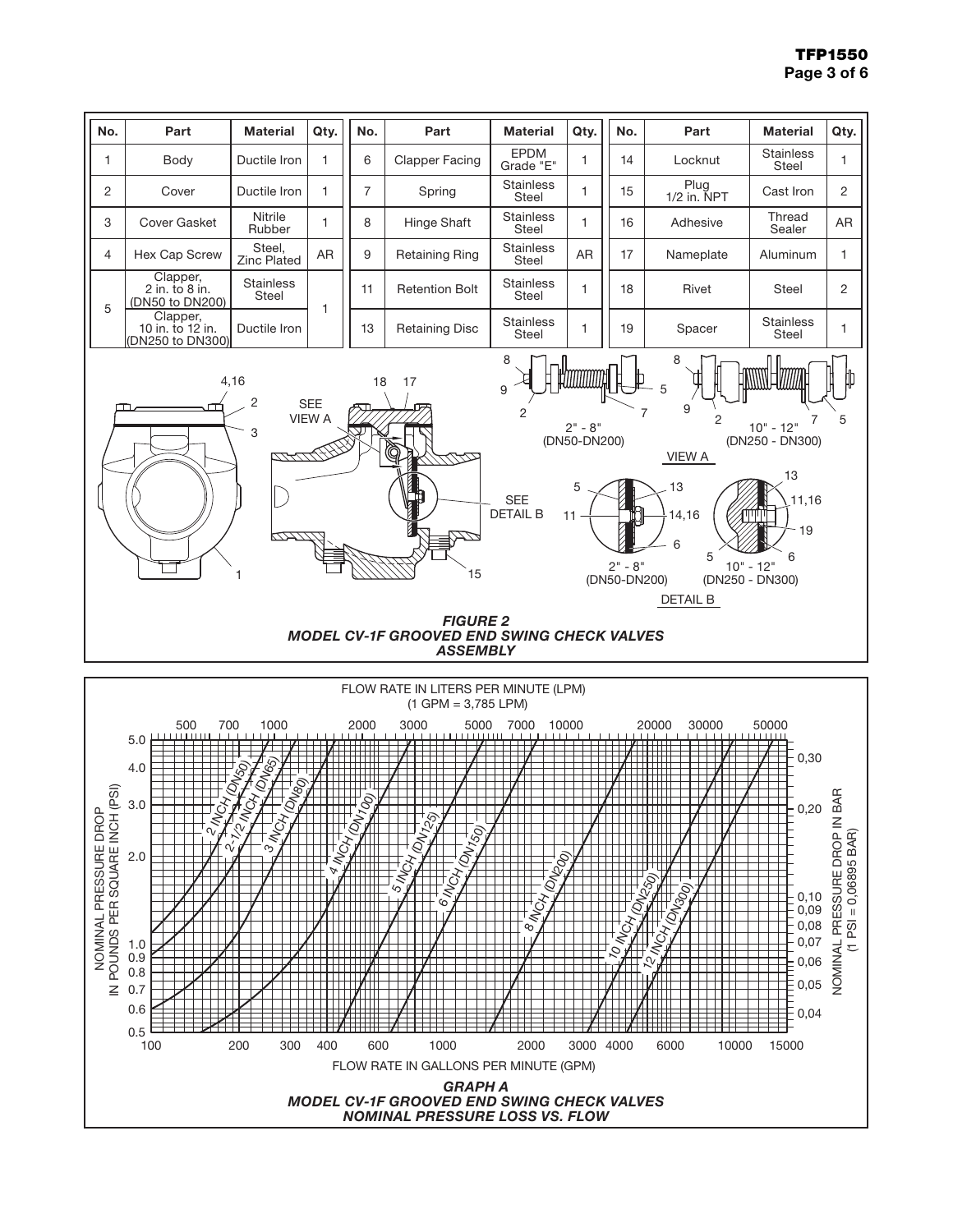| <b>Valve Size</b><br>In.<br>(DN) | Pipe O.D.<br>In.<br>(mm) | <b>Part Number</b> |  |  |
|----------------------------------|--------------------------|--------------------|--|--|
| 2<br>(50)                        | 2.37<br>(60.3)           | 59-590-0-020       |  |  |
| 21/2<br>(65)                     | 2.88<br>(73.0)           | 59-590-0-025       |  |  |
| 76.1 mm<br>(65)                  | 3.00<br>(76.1)           | 59-590-0-076       |  |  |
| 3<br>(80)                        | 3.50<br>(88.9)           | 59-590-0-030       |  |  |
| 4<br>(100)                       | 4.50<br>(114.3)          | 59-590-0-040       |  |  |
| 139.7 mm<br>(125)                | 5.50<br>(139,7)          | 59-590-0-139       |  |  |
| 5<br>(125)                       | 5.56<br>(141.3)          | 59-590-0-050       |  |  |
| 165.1 mm<br>(150)                | 6.50<br>(165.1)          | 59-590-0-165       |  |  |
| 6<br>(150)                       | 6.63<br>(168.3)          | 59-590-0-060       |  |  |
| 8<br>(200)                       | 8.63<br>(219.1)          | 59-590-0-080       |  |  |
| 10<br>(250)                      | 10.75<br>(273.1)         | 59-590-0-100       |  |  |
| 12<br>(300)                      | 12.75<br>(323.9)         | 59-590-0-120       |  |  |

#### *TABLE A MODEL CV-1F GROOVED END SWING CHECK VALVES PART NUMBER SELECTION*

| <b>Valve Size</b><br>In.<br>In.<br>(DN) | Pipe O.D.        | <b>Cover Gasket Part Number</b> |                  | <b>Clapper Facing Part Number</b> |                  | <b>Clapper Assembly Part Number</b> |                  |
|-----------------------------------------|------------------|---------------------------------|------------------|-----------------------------------|------------------|-------------------------------------|------------------|
|                                         | (mm)             | <b>Americas Only</b>            | <b>EMEA/APAC</b> | <b>Americas Only</b>              | <b>EMEA/APAC</b> | <b>Americas Only</b>                | <b>EMEA/APAC</b> |
| 2<br>(50)                               | 2.37<br>(60.3)   | 595907020                       | 97670501         | 59020EPDM                         | 59020EPDM        | 97670201A                           | 97670201         |
| 21/2<br>(65)                            | 2.88<br>(73.0)   | 595907030                       | 97561801         | 59025EPDME                        | 59025EPDM        | 97562801A                           | 97562065         |
| 76.1 mm<br>(65)                         | 3.00<br>(76.1)   | 595907030                       | 97561801         | 59025EPDME                        | 59025EPDM        |                                     | 97562801         |
| 3<br>(80)                               | 3.50<br>(88.9)   | 595907030                       | 97561801         | 59030EPDME                        | 59030EPDM        | 97562201A                           | 97562201         |
| 4<br>(100)                              | 4.50<br>(114.3)  | 595907040                       | 97512001         | 59040EPDME                        | 59040EPDM        | 97549001A                           | 97549001         |
| 139.7 mm<br>(125)                       | 5.50<br>(139.7)  | 595907040                       | 97512001         | 59050EPDME                        | 59050EPDM        |                                     | 97565501         |
| 5<br>(125)                              | 5.56<br>(141.3)  | 595907040                       | 97512001         | 59050EPDME                        | 59050EPDM        | 97565501A                           | 97562125         |
| 165.1 mm<br>(150)                       | 6.50<br>(165.1)  | 595907060                       | 97521801         | 59060EPDME                        | 59060EPDM        |                                     | 97524101         |
| 6<br>(150)                              | 6.63<br>(168.3)  | 595907060                       | 97521801         | 59060EPDME                        | 59060EPDM        | 97524101A                           | 97562150         |
| 8<br>(200)                              | 8.63<br>(219.1)  | 595907080                       | 97547901         | 59080EPDME                        | 59080EPDM        | 97592201A                           | 97592201         |
| 10<br>(250)                             | 10.75<br>(273.1) | 595907100                       | 97600001         | 59100EPDM                         | 59100EPDM        | 97598001A                           | 97598001         |
| 12<br>(300)                             | 12.75<br>(323.9) | 595907120                       | 97600002         | 59120EPDM                         | 59120EPDM        | 97647701A                           | 97647701         |

#### *TABLE B MODEL CV-1F GROOVED END SWING CHECK VALVES REPLACEMENT VALVE PARTS PART NUMBER SELECTION*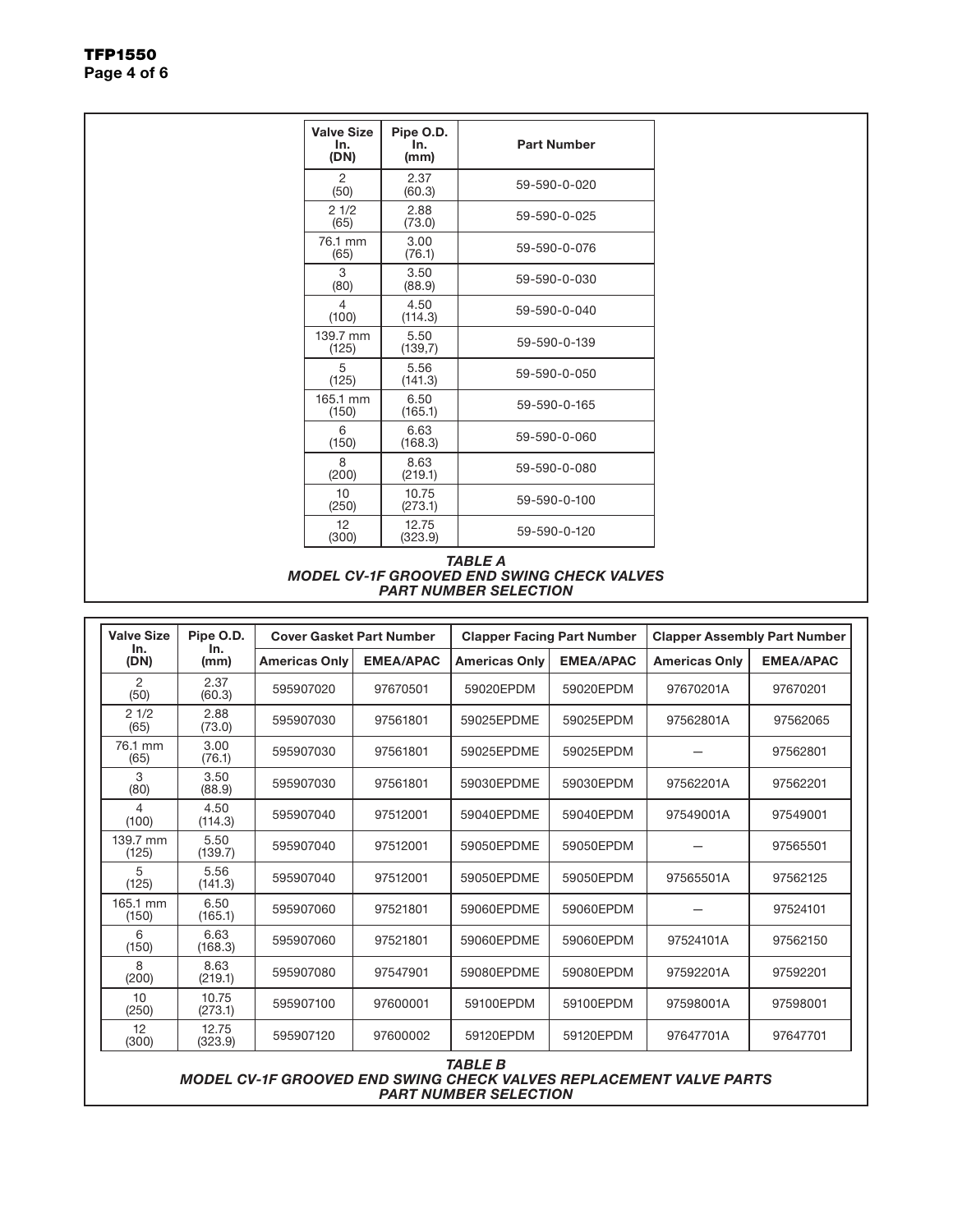

# *Limited Warranty*

For warranty terms and conditions, visit www.tyco-fire.com.

# *Ordering Procedure*

Contact your local distributor for availability. When placing an order, indicate the full product name and Part Number (P/N).

### Model CV-1F Check Valve

Specify: Model CV-1F Grooved End Swing Check Valve, size (specify), P/N (specify per Table A)

### Replacement Valve Parts

See Figure 2 to identify Parts.

### Cover Gasket

Specify: Model CV-1F Grooved End Swing Check Valve, Cover Gasket, size (specify), P/N (specify per Table B)

### Clapper Facing

Specify: Model CV-1F Grooved End Swing Check Valve, Clapper Seal Facing, EPDM Grade "E", size (specify), P/N (specify per Table B)

### Clapper Assembly

Includes items 2, 3, 5 to 14, and 17 to 19.

Specify: Model CV-1F Grooved End Swing Check Valve, Clapper Assembly, size (specify), P/N (specify per Table B)